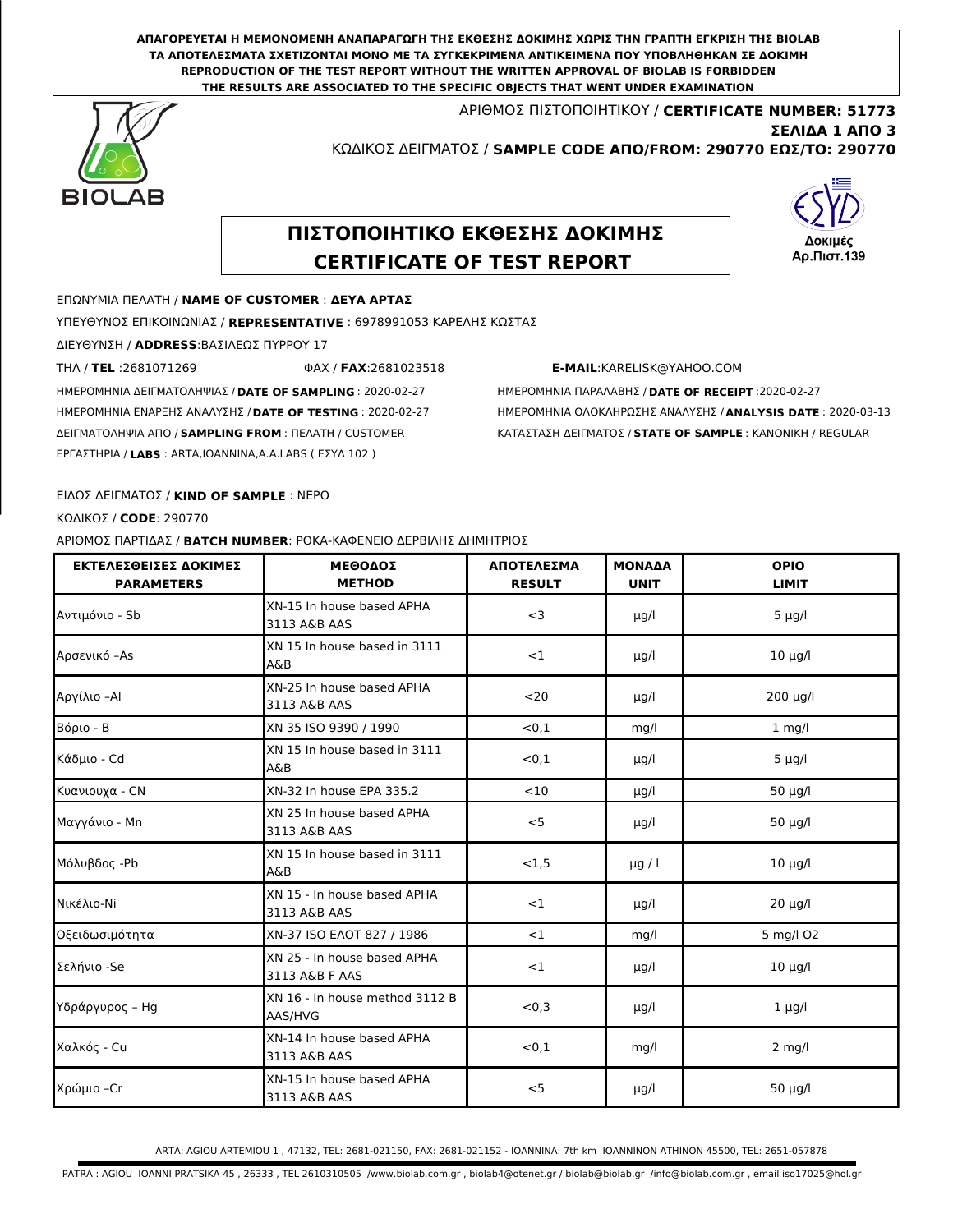**ΑΠΑΓΟΡΕΥΕΤΑΙ Η ΜΕΜΟΝΟΜΕΝΗ ΑΝΑΠΑΡΑΓΩΓΗ ΤΗΣ ΕΚΘΕΣΗΣ ΔΟΚΙΜΗΣ ΧΩΡΙΣ ΤΗΝ ΓΡΑΠΤΗ ΕΓΚΡΙΣΗ ΤΗΣ BIOLAB ΤΑ ΑΠΟΤΕΛΕΣΜΑΤΑ ΣΧΕΤΙΖΟΝΤΑΙ ΜΟΝΟ ΜΕ ΤΑ ΣΥΓΚΕΚΡΙΜΕΝΑ ΑΝΤΙΚΕΙΜΕΝΑ ΠΟΥ ΥΠΟΒΛΗΘΗΚΑΝ ΣΕ ΔΟΚΙΜΗ REPRODUCTION OF THE TEST REPORT WITHOUT THE WRITTEN APPROVAL OF BIOLAB IS FORBIDDEN THE RESULTS ARE ASSOCIATED TO THE SPECIFIC OBJECTS THAT WENT UNDER EXAMINATION**



ΑΡΙΘΜΟΣ ΠΙΣΤΟΠΟΙΗΤΙΚΟΥ / **CERTIFICATE NUMBER: 51773** ΚΩΔΙΚΟΣ ΔΕΙΓΜΑΤΟΣ / **SAMPLE CODE ΑΠΟ/FROM: 290770 ΕΩΣ/TO: 290770 ΣΕΛΙΔΑ 2 ΑΠΟ 3**

| ΕΚΤΕΛΕΣΘΕΙΣΕΣ ΔΟΚΙΜΕΣ<br><b>PARAMETERS</b>                       | <b>ΜΕΘΟΑΟΣ</b><br><b>METHOD</b>                                                     | ΑΠΟΤΕΛΕΣΜΑ<br><b>RESULT</b>                   | <b>MONAAA</b><br><b>UNIT</b> | <b>OPIO</b><br><b>LIMIT</b>                                               |
|------------------------------------------------------------------|-------------------------------------------------------------------------------------|-----------------------------------------------|------------------------------|---------------------------------------------------------------------------|
| Φθοριούχα - F                                                    | XN-26 In house method based<br>EPA340.3, kit Merck                                  | < 0, 3                                        | mq/l                         | $1,5$ mg/l                                                                |
| Βρωμικά                                                          | XN-45 HPLC-IC DERIVATIZATION                                                        | <b>NOT DETECTED/ΔΕΝ</b><br>ΑΝΙΧΝΕΥΘΗΚΕ        | $\mu$ g/l                    | $10 \mu g/l$                                                              |
| Νιτρικά - ΝΟ3                                                    | XN 08 In house APHA 4500-NO3-                                                       | 10,59                                         | mq/l                         | 50 mg/l                                                                   |
| ΝΙΤΡΩΔΗ - ΝΟ2                                                    | XN 06 In house APHA 4500-NO2                                                        | < 0.005                                       | mq/l                         |                                                                           |
| Αμμώνιο -ΝΗ4                                                     | XN-07 In house APHA 417 B                                                           | < 0, 1                                        | mg/l                         | 0,50 mg/l                                                                 |
| Na - NATPIO                                                      | XN 14 In house method<br>Standard Methods of<br>examination 3113 A- B AAS<br>Method | 6,48                                          | mg/l                         |                                                                           |
| K - KAAIO                                                        | XN 14 In house APHA 3113 A&B<br>AAS                                                 | 1,10                                          | mg/l                         |                                                                           |
| Θειικά - 504                                                     | XN 28 In house APHA 4500 E.21                                                       | 28.24                                         | mq/l                         | 250 mg/l                                                                  |
| Χλωριούχα - Cl                                                   | XN-09 In house APHA 4500-Cl B                                                       | 13,47                                         | mg/l                         | 250 mg/l                                                                  |
| Σίδηρος - Fe                                                     | XN 39 - In house based Merck<br>test                                                | $50$                                          | µg/l                         | 200 µg/l                                                                  |
| 1,2 dichloroethane - 1,2<br>διχλωροαιθάνιο                       | OE-7.0-140 (GC-MS)                                                                  | NOT DETECTED/AEN<br><b>ANIXNEYOHKE</b>        | µg/l                         | $3,0 \mu g/l$                                                             |
| Vinyl chloride (CH2:CHCl) -<br>Βινυλοχλωρίδιο                    | OE-7.0-140 (GC-MS)                                                                  | <b>NOT DETECTED/ΔΕΝ</b><br>ΑΝΙΧΝΕΥΘΗΚΕ        | $\mu$ g/l                    | $0,50 \mu g/l$                                                            |
| Chloroform                                                       | XI - 45 Purge&trap GC ECD/FID                                                       | <b>ΝΟΤ DETECTED/ΔΕΝ</b><br>ΑΝΙΧΝΕΥΘΗΚΕ        | $\mu$ g / l                  |                                                                           |
| <b>Bromoform</b>                                                 | XI - 45 Purge&trap GC ECD/FID                                                       | <b>ΝΟΤ DETECTED/ΔΕΝ</b><br>ANIXNEYOHKE        | $\mu$ g / l                  |                                                                           |
| Bromodichloromethane                                             | XI - 45 Purge&trap GC ECD/FID                                                       | NOT DETECTED/AEN<br>ANIXNEYOHKE               | $\mu$ g / l                  |                                                                           |
| Trichloroethene - Τριχλωροαιθένιο  XI - 45 Purge&trap GC ECD/FID |                                                                                     | <b>NOT DETECTED/ΔΕΝ</b><br>ANIXNEYOHKE        | µg/l                         | 10μg/l Αθροισμα συγκεντρώσεων (<br>τετραχλωροαιθάνιο<br>&τριχλωροαιθένιο) |
| Tetrachloroethane -<br>Τετραχλωροαιθένιο                         | XI - 45 Purge&trap GC ECD/FID                                                       | <b>ΝΟΤ DETECTED/ΔΕΝ</b><br>ANIXNEYOHKE        | $\mu$ g/l                    | 10μg/l Αθροισμα συγκεντρώσεων (<br>τετραχλωροαιθάνιο<br>&τριχλωροαιθένιο) |
| Trihalomethanes total -THM -<br>Ολικα τριαλογονομεθάνια          | OE-7.0-140 (GC-MS)                                                                  | 1,1                                           | $\mu$ g/l                    | $100 \mu g/l$                                                             |
| Benzene - Βενζόλιο                                               | OE-7.0-140 (GC-MS)                                                                  | NOT DETECTED/AEN<br>ANIXNEYOHKE               | µg/l                         | $1 \mu g/l$                                                               |
| ΠΑΡΑΣΙΤΟΚΤΟΝΑ                                                    | OE-7.0-79 (GC-MS/MS)                                                                | <b>NOT DETECTED/ΔΕΝ</b><br><b>ANIXNEYOHKE</b> | $\mu$ g / l                  |                                                                           |
| Benzo(b)fluranthene                                              | XT-120 In-house method based<br>in EPA 610 by HPLC/RF                               | $<$ LOQ (LOQ=0,004)                           | µg/l                         |                                                                           |

ARTA: AGIOU ARTEMIOU 1 , 47132, TEL: 2681-021150, FAX: 2681-021152 - IOANNINA: 7th km IOANNINON ATHINON 45500, TEL: 2651-057878